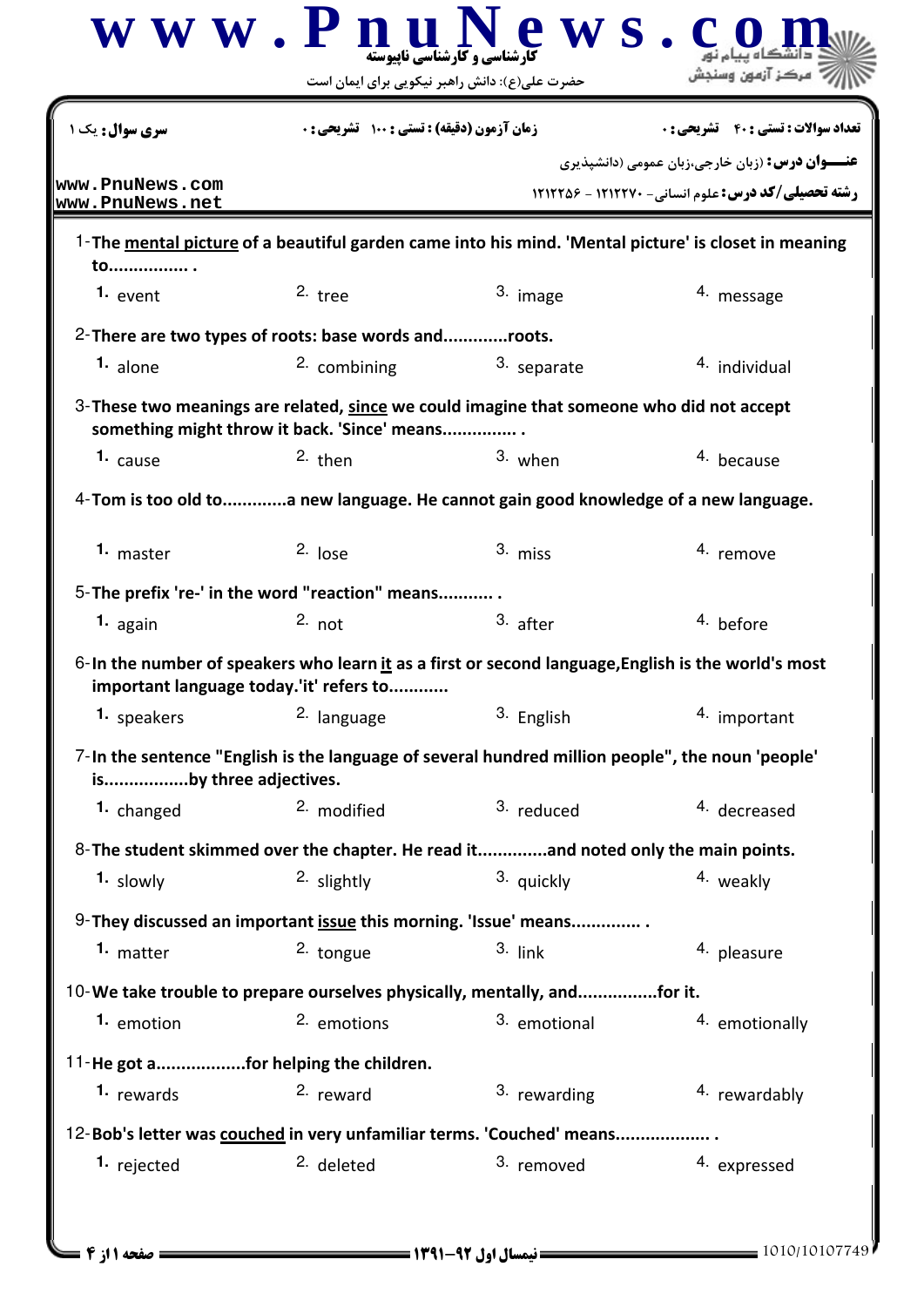|                                                              | $\bf W~\bf W~$ . $\bf P~\bf \underline{n}$ ارشناسی و کار شناسی ناپیوسته<br>حضرت علی(ع): دانش راهبر نیکویی برای ایمان است | ews.                                                                                          |                                                                                                                     |  |
|--------------------------------------------------------------|--------------------------------------------------------------------------------------------------------------------------|-----------------------------------------------------------------------------------------------|---------------------------------------------------------------------------------------------------------------------|--|
| <b>سری سوال :</b> یک                                         | زمان آزمون (دقيقه) : تستى : 100 تشريحي : 0                                                                               |                                                                                               | تعداد سوالات : تستي : 40 - تشريحي : 0                                                                               |  |
| www.PnuNews.com<br>www.PnuNews.net                           |                                                                                                                          |                                                                                               | <b>عنـــوان درس:</b> (زبان خارجی،زبان عمومی (دانشپذیری<br><b>رشته تحصیلی/کد درس:</b> علوم انسانی- ۱۲۱۲۲۷۰ - ۱۲۱۲۲۵۶ |  |
| 13-Mr. Nixon is impressed by the of his secretary.           |                                                                                                                          |                                                                                               |                                                                                                                     |  |
| <sup>1.</sup> efficient                                      | 2. efficiency                                                                                                            | 3. efficiently                                                                                | 4. effective                                                                                                        |  |
|                                                              |                                                                                                                          | 14-To predict is towhat is going to happen or what the writer is going to say.                |                                                                                                                     |  |
| $1.$ let                                                     | 2. guess                                                                                                                 | 3. forget                                                                                     | 4. refuse                                                                                                           |  |
| $15 -$                                                       |                                                                                                                          |                                                                                               |                                                                                                                     |  |
|                                                              | We canfrom the clues that she is right.                                                                                  |                                                                                               |                                                                                                                     |  |
| 1. deduce                                                    | <sup>2.</sup> deducible                                                                                                  | 3. deduction                                                                                  | 4. deducibly                                                                                                        |  |
| 16-The surrounding words and general context determine this. | Thisby the surrounding words and general context.                                                                        |                                                                                               |                                                                                                                     |  |
| 1. determine                                                 | <sup>2.</sup> determined                                                                                                 | 3. is determined                                                                              | 4. are determine                                                                                                    |  |
|                                                              |                                                                                                                          | 17-The study of the origin and history of words and their meanings is called                  |                                                                                                                     |  |
| 1. etymology                                                 | 2. sociology                                                                                                             | 3. history                                                                                    | 4. geography                                                                                                        |  |
|                                                              |                                                                                                                          | 18-In the sentnce "The boy goes to school every day", the word 'goes' is a(n)verb.            |                                                                                                                     |  |
| 1. $rare$                                                    | 2. unusual                                                                                                               | 3. transitive                                                                                 | 4. intransitive                                                                                                     |  |
|                                                              |                                                                                                                          | 19-There are many different types of dictionaries. The smallest is theor abridged dictionary. |                                                                                                                     |  |
| 1. huge                                                      | 2. large                                                                                                                 | 3. pocket                                                                                     | $4.$ big                                                                                                            |  |
|                                                              | sentence you are reading. 'One' refers to                                                                                | 20-Because some words have more than one meaning, you must choose the one that best fits the  |                                                                                                                     |  |
| 1. $you$                                                     | 2. word                                                                                                                  | 3. sentence                                                                                   | 4. meaning                                                                                                          |  |
|                                                              |                                                                                                                          | 21-Words have precise meanings and also implied, or, meanings.                                |                                                                                                                     |  |
| 1. denotative                                                | 2. connotative                                                                                                           | $3.$ real                                                                                     | 4. exact                                                                                                            |  |
| 22-The student bought a one-volumeof Shakespeare.            |                                                                                                                          |                                                                                               |                                                                                                                     |  |
| $1.$ edit                                                    | <sup>2.</sup> editorial                                                                                                  | 3. edition                                                                                    | 4. editorially                                                                                                      |  |
|                                                              |                                                                                                                          |                                                                                               |                                                                                                                     |  |
| 23-Mywill now show the machine in action.<br>1. assist       | 2. assisted                                                                                                              | 3. assistance                                                                                 | 4. assistant                                                                                                        |  |
|                                                              |                                                                                                                          |                                                                                               |                                                                                                                     |  |
|                                                              |                                                                                                                          | 24-The new restaurant is highly recommended. 'Recommended' means                              |                                                                                                                     |  |
| 1. suggested                                                 | 2. avoided                                                                                                               | 3. rejected                                                                                   | 4. recycled                                                                                                         |  |
| 25-She has a largeof patterns to choose from.                |                                                                                                                          |                                                                                               |                                                                                                                     |  |
| 1. $\nu$ ary                                                 | 2. varies                                                                                                                | 3. variety                                                                                    | 4. various                                                                                                          |  |
| <b>: صفحه 12ز 4 =</b>                                        |                                                                                                                          | <b>= نیمسال اول 92-1391 <del>====</del></b>                                                   | $= 1010/10107749$                                                                                                   |  |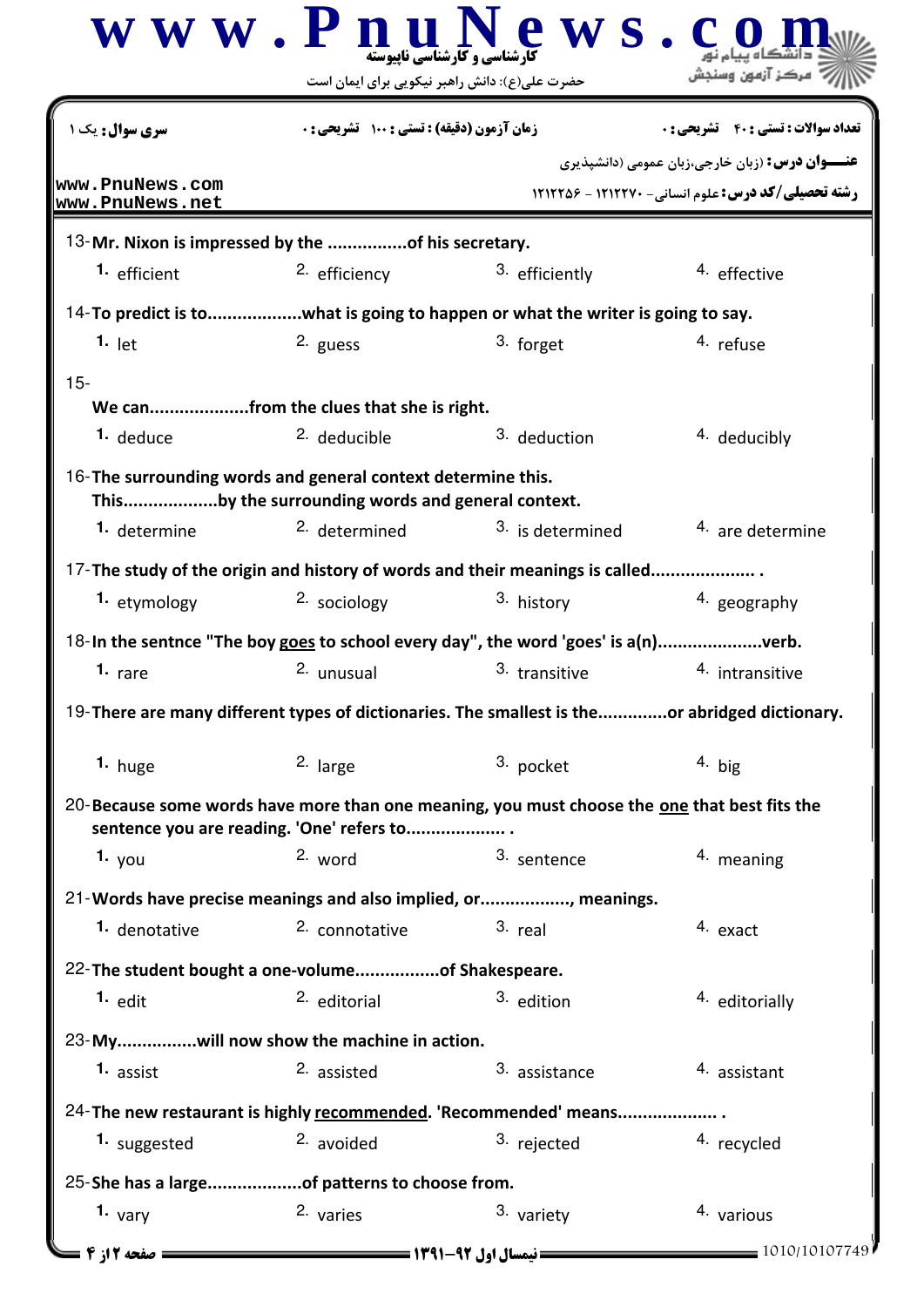|                                                                                                         | $\bf W \, \bf W \cdot \bf P \, \bf n$ ارشنامی و کارشناسی ناپیوسته<br>ews.<br>حضرت علی(ع): دانش راهبر نیکویی برای ایمان است |                                              | ہرکز آزہون                                                                                                          |  |
|---------------------------------------------------------------------------------------------------------|----------------------------------------------------------------------------------------------------------------------------|----------------------------------------------|---------------------------------------------------------------------------------------------------------------------|--|
| <b>سری سوال :</b> یک                                                                                    | زمان آزمون (دقيقه) : تستى : 100 تشريحي : 0                                                                                 |                                              | <b>تعداد سوالات : تستي : 40 ٪ تشريحي : 0</b>                                                                        |  |
| www.PnuNews.com<br>www.PnuNews.net                                                                      |                                                                                                                            |                                              | <b>عنـــوان درس:</b> (زبان خارجی،زبان عمومی (دانشپذیری<br><b>رشته تحصیلی/کد درس: علوم انسانی- ۱۲۱۲۲۷۰ - ۱۲۱۲۲۵۶</b> |  |
| 26-For leisure reading we select subjects or topics that interest us. 'Select' means                    |                                                                                                                            |                                              |                                                                                                                     |  |
| <sup>1.</sup> chance                                                                                    | <sup>2.</sup> choose                                                                                                       | 3. choice                                    | 4. cheese                                                                                                           |  |
| 'e.g.' means                                                                                            |                                                                                                                            |                                              | 27-The subject is sometimes divided into countries or regions, e.g. education in Kenya or West Africa.              |  |
| 1. although                                                                                             | 2. since                                                                                                                   | 3. because                                   | 4. for example                                                                                                      |  |
| 28-If she read my letter, shehere.                                                                      |                                                                                                                            |                                              |                                                                                                                     |  |
| 1. come                                                                                                 | 2. comes                                                                                                                   | 3. will come                                 | 4. would come                                                                                                       |  |
| 29-The police retained the control of the situation. 'Retained' means                                   |                                                                                                                            |                                              |                                                                                                                     |  |
| <sup>1.</sup> kept                                                                                      | $2.$ lost                                                                                                                  | 3. missed                                    | 4. forgot                                                                                                           |  |
| 30- Every picture in the exhibition isdifferent.                                                        |                                                                                                                            |                                              |                                                                                                                     |  |
| 1. distinct                                                                                             | 2. distinctly                                                                                                              | 3. distinction                               | 4. distinctions                                                                                                     |  |
| 31-Learning is different from reading to expand your knowledge. 'Learning' in this sentence is a<br>(n) |                                                                                                                            |                                              |                                                                                                                     |  |
| 1. $verb$                                                                                               | 2. adverb                                                                                                                  | 3. gerund                                    | 4. adjective                                                                                                        |  |
| 32-The child's birth was registered locally. 'Registered' means                                         |                                                                                                                            |                                              |                                                                                                                     |  |
| 1. recorded                                                                                             | 2. changed                                                                                                                 | 3. refused                                   | 4. disappeared                                                                                                      |  |
|                                                                                                         | the idea can be recalled much later. 'Adequate' means                                                                      |                                              | 33-Long-term memory is where once you have learned something for an adequate length of time,                        |  |
| $1.$ less                                                                                               | 2. more                                                                                                                    | 3. enough                                    | 4. fewer                                                                                                            |  |
| 34- It is not difficult for me to do it. I canfinish it tonight.                                        |                                                                                                                            |                                              |                                                                                                                     |  |
| 1. <sub>ease</sub>                                                                                      | 2. easy                                                                                                                    | 3. easily                                    | 4. eases                                                                                                            |  |
| 35-The old of this village are five thousand people.                                                    |                                                                                                                            |                                              |                                                                                                                     |  |
| 1. inhabit                                                                                              | 2. inhabitants                                                                                                             | 3. inhabited                                 | 4. inhabits                                                                                                         |  |
| 36-In order torelevant questions you must identify important points in the message.                     |                                                                                                                            |                                              |                                                                                                                     |  |
| 1. raises                                                                                               | 2. raised                                                                                                                  | 3. raising                                   | 4. raise                                                                                                            |  |
|                                                                                                         |                                                                                                                            |                                              | 37-Solutions to the problems are not fixed, they dependthe subject or course being examined.                        |  |
| 1. on                                                                                                   | 2. $in$                                                                                                                    | 3. of                                        | $4.$ off                                                                                                            |  |
| 38-Godall the creatures.                                                                                |                                                                                                                            |                                              |                                                                                                                     |  |
| 1. to create                                                                                            | 2. creator                                                                                                                 | 3. creating                                  | 4. created                                                                                                          |  |
| <b>صفحه 13 ; 4 =</b>                                                                                    |                                                                                                                            | <b>= نیمسال اول 92-1391 <del>=====</del></b> | $= 1010/10107749$                                                                                                   |  |